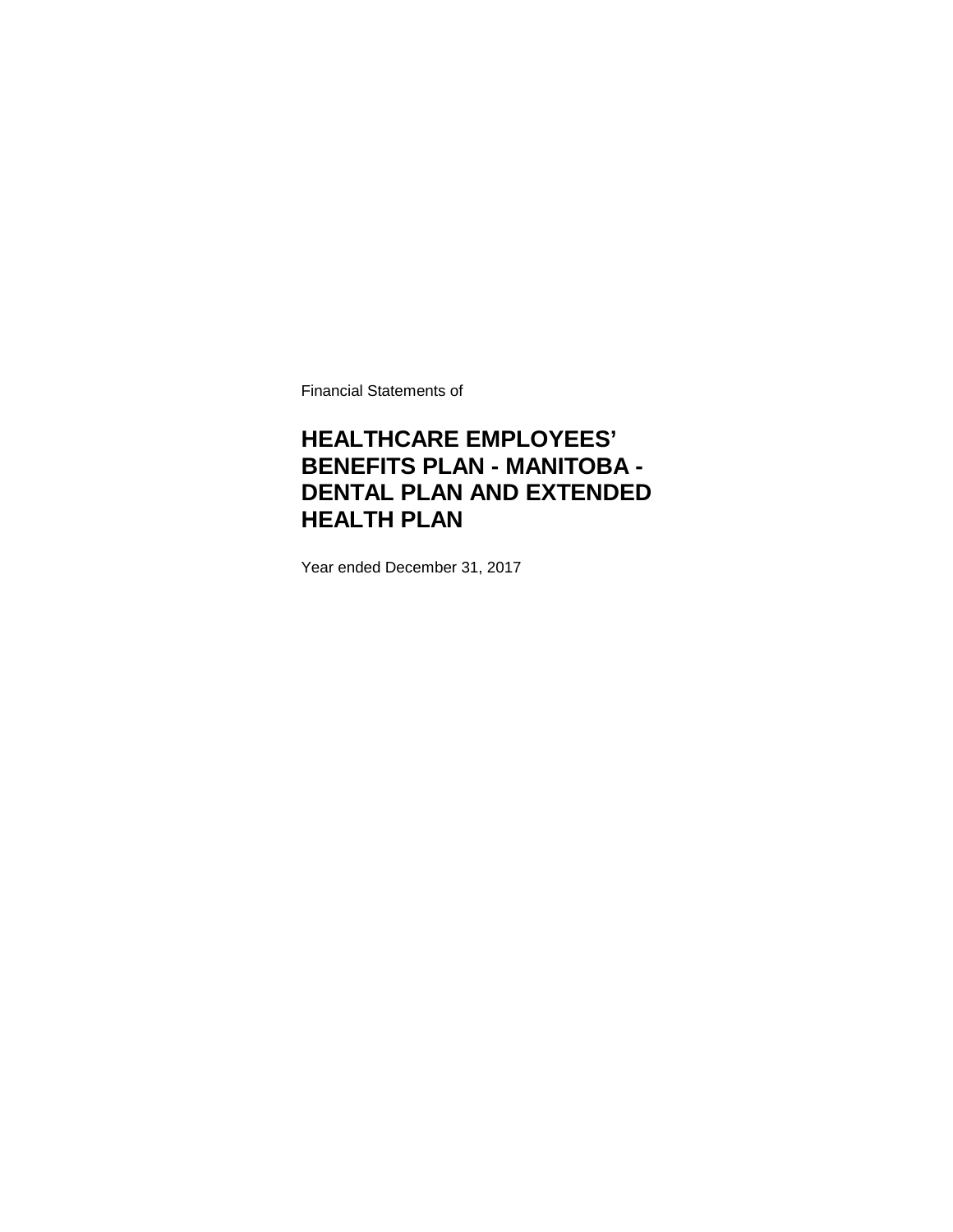

KPMG LLP One Lombard Place Suite 2000 Winnipeg MB R3B 0X3

Telephone (204) 957-1770 Fax (204) 957-0808 www.kpmg.ca

### **INDEPENDENT AUDITORS' REPORT**

To the Board of Trustees of Healthcare Employees' Benefits Plan - Manitoba - Dental Plan and Extended Health Plan

We have audited the accompanying financial statements of Healthcare Employees' Benefits Plan - Manitoba - Dental Plan and Extended Health Plan, which comprise the statement of financial position as at December 31, 2017, the statement of changes in net assets available for benefits for the year then ended, and notes, comprising a summary of significant accounting policies and other explanatory information.

### *Management's Responsibility for the Financial Statements*

Management is responsible for the preparation and fair presentation of these financial statements in accordance with Canadian accounting standards for pension plans, and for such internal control as management determines is necessary to enable the preparation of financial statements that are free from material misstatement, whether due to fraud or error.

#### *Auditors' Responsibility*

Our responsibility is to express an opinion on these financial statements based on our audit. We conducted our audit in accordance with Canadian generally accepted auditing standards. Those standards require that we comply with ethical requirements and plan and perform the audit to obtain reasonable assurance about whether the financial statements are free of material misstatement.

An audit involves performing procedures to obtain audit evidence about the amounts and disclosures in the financial statements. The procedures selected depend on our judgment, including the assessment of the risks of material misstatement of the financial statements, whether due to fraud or error. In making those risk assessments, we consider internal control relevant to the entity's preparation and fair presentation of the financial statements in order to design audit procedures that are appropriate in the circumstances, but not for the purpose of expressing an opinion on the effectiveness of the entity's internal control. An audit also includes evaluating the appropriateness of accounting policies used and the reasonableness of accounting estimates made by management, as well as evaluating the overall presentation of the financial statements.

We believe that the audit evidence we have obtained is sufficient and appropriate to provide a basis for our audit opinion.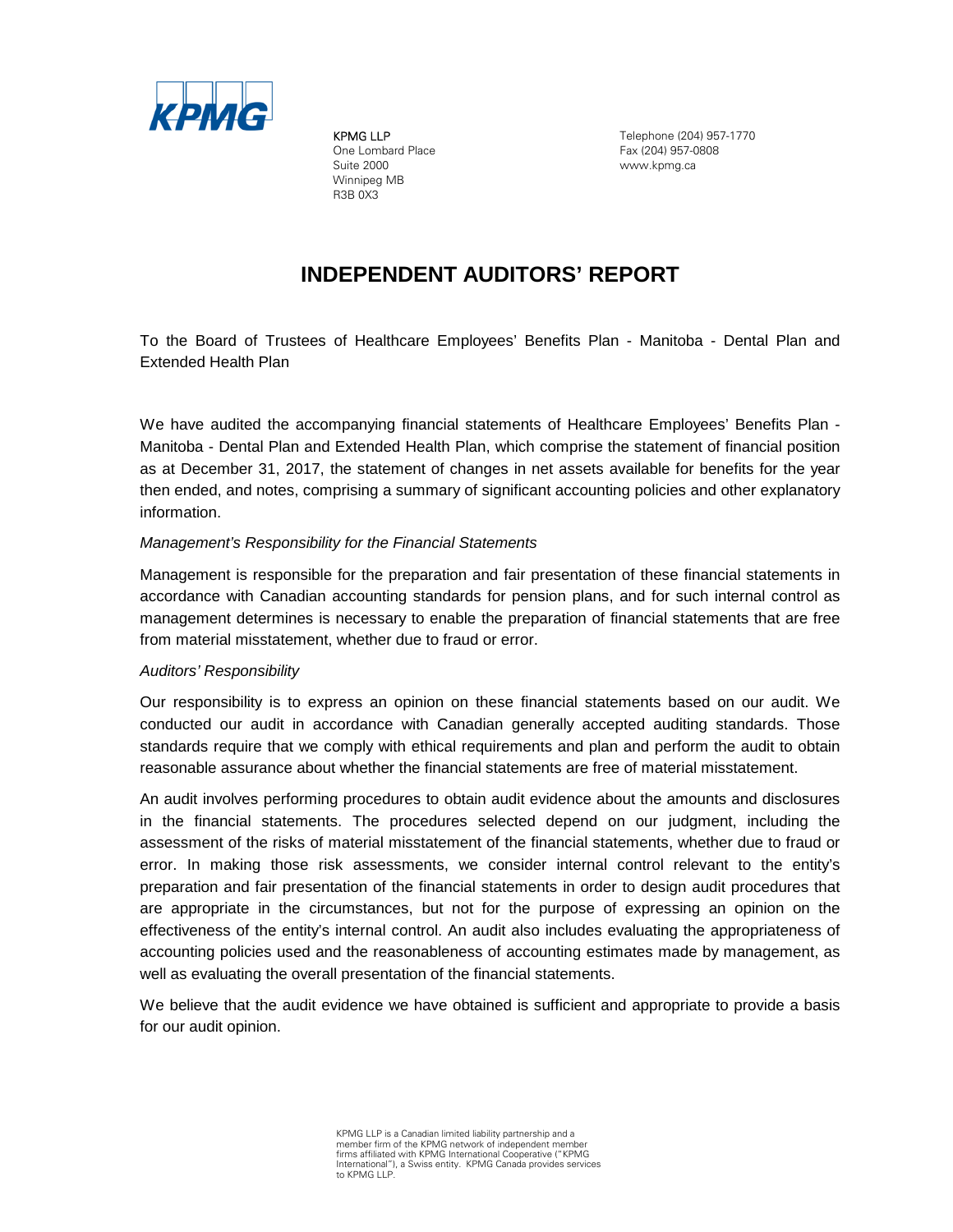

### *Opinion*

In our opinion, the financial statements present fairly, in all material respects, the financial position of Healthcare Employees' Benefits Plan - Manitoba - Dental Plan and Extended Health Plan as at December 31, 2017, and the changes in its net assets available for benefits for the year then ended in accordance with Canadian accounting standards for pension plans.

 $KPMG$  14P

Chartered Professional Accountants

June 15, 2018 Winnipeg, Canada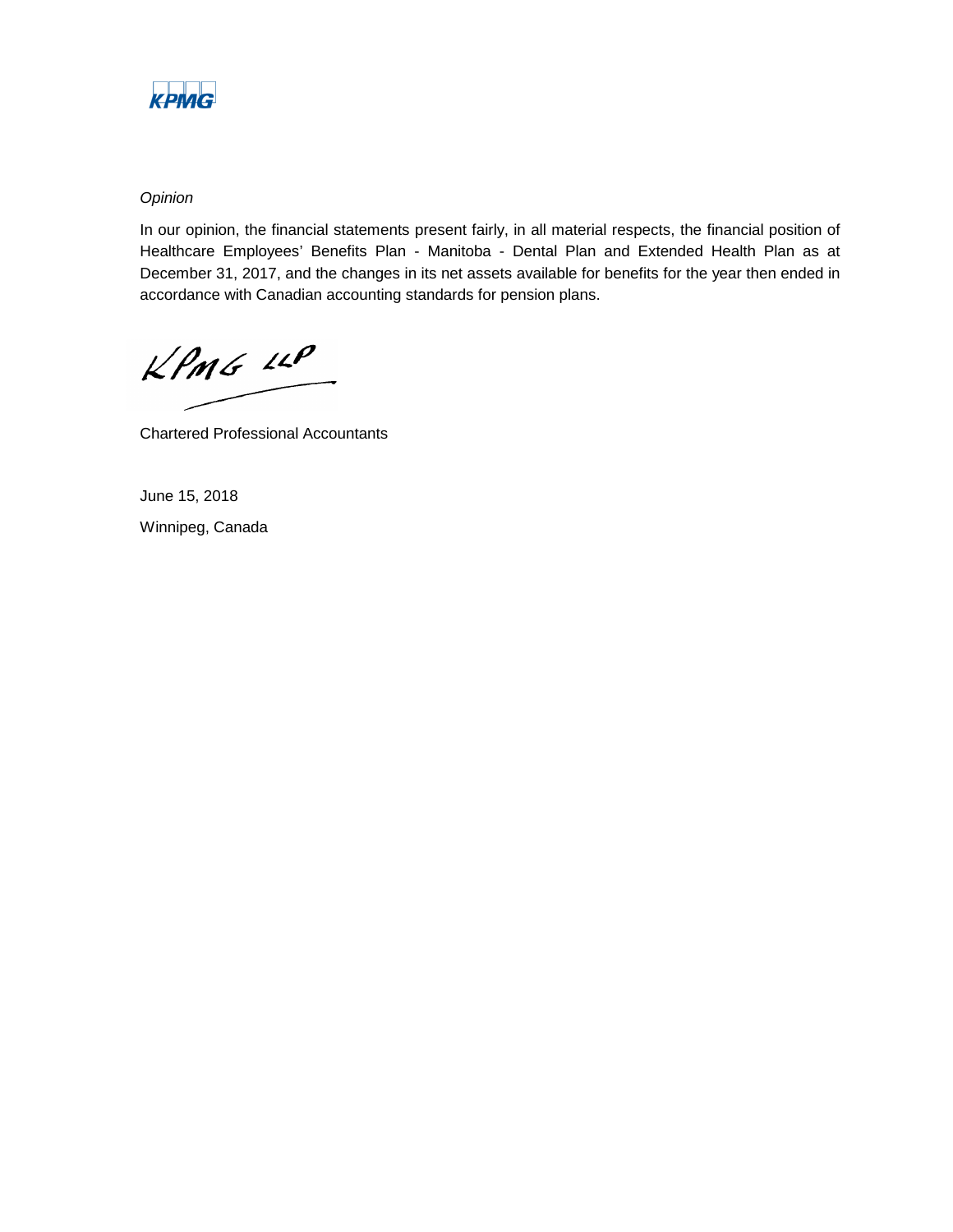Statement of Financial Position

December 31, 2017, with comparative information for 2016

|                                                                                                                    | 2017                              | 2016                              |
|--------------------------------------------------------------------------------------------------------------------|-----------------------------------|-----------------------------------|
| Assets                                                                                                             |                                   |                                   |
| Cash                                                                                                               | \$17,990,880                      | \$19,658,704                      |
| Premiums receivable                                                                                                | 4,324,079                         | 2,226,123                         |
| Receivable from Manitoba Blue Cross                                                                                | 601,780                           | 570,540                           |
| Prepaid expenses                                                                                                   | 8,915                             | 8,868                             |
| Due from Manitoba Blue Cross (note 3):<br><b>Dental Plan</b><br><b>Extended Health Plan</b><br><b>Total assets</b> | 2,344,724<br>2,565,106            | 2,479,701<br>4,694,294            |
|                                                                                                                    | \$27,835,484                      | \$29,638,230                      |
| Liabilities                                                                                                        |                                   |                                   |
| Claims payable and accrued liabilities                                                                             | 4,961,907<br>\$                   | 4,876,795<br>\$                   |
| Government remittances payable                                                                                     | 11,906                            | 15,655                            |
| Due to Healthcare Employees' Pension Plan - Manitoba (note 10)                                                     | 289,594                           | 125,625                           |
| Obligations for IBNR (note 4):<br><b>Dental Plan</b><br><b>Extended Health Plan</b>                                | 527,621<br>2,763,600<br>3,291,221 | 502,867<br>2,674,400<br>3,177,267 |
| <b>Total liabilities</b>                                                                                           | 8,554,628                         | 8,195,342                         |
| Subsequent event (note 5)<br>Commitment (note 11)                                                                  |                                   |                                   |
| Net assets available for benefits (note 5)                                                                         | \$19,280,856                      | \$21,442,888                      |

See accompanying notes to financial statements.

Approved by the Trustees:

ucard. Chair Vice-Chair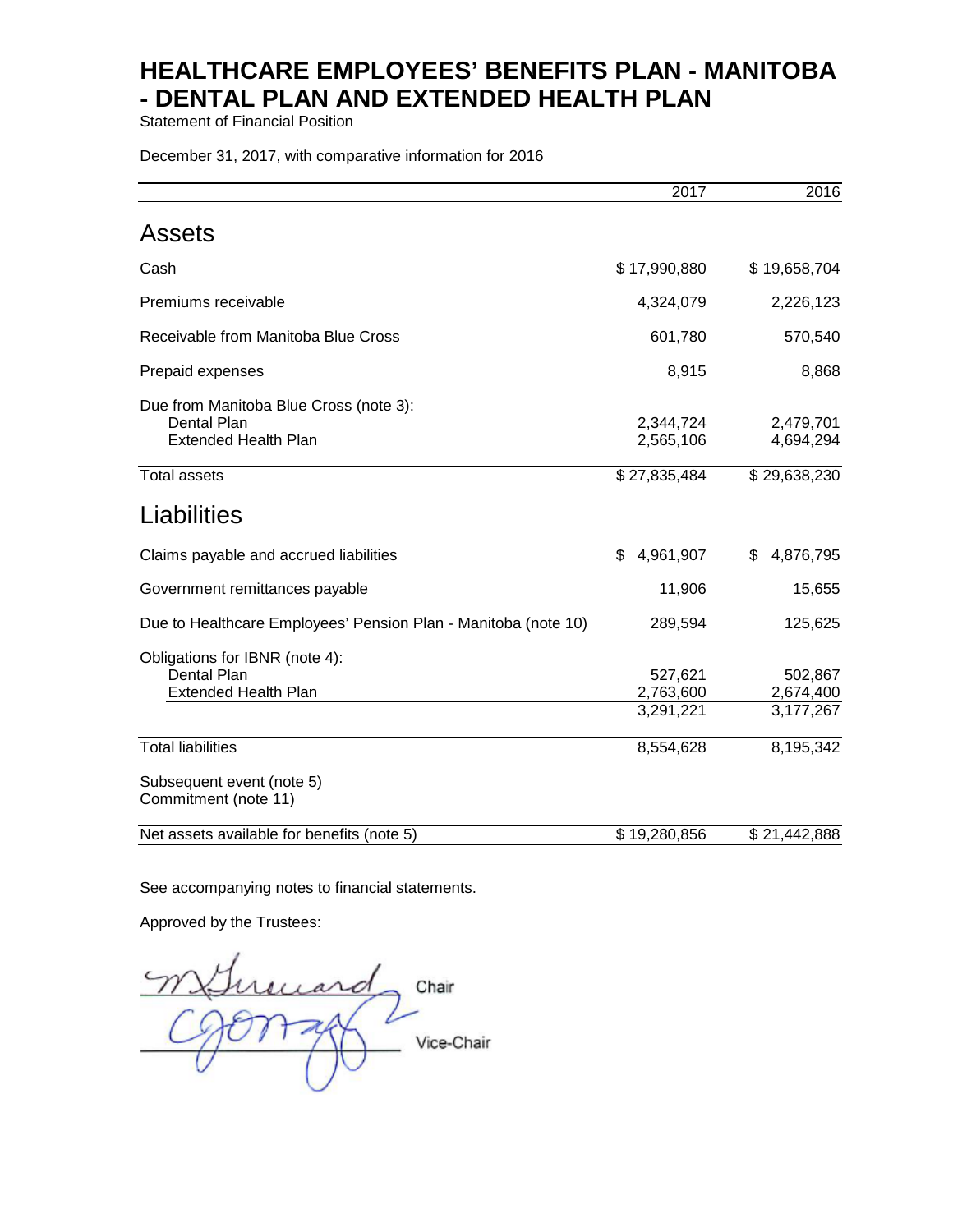Statement of Changes in Net Assets Available for Benefits

Year ended December 31, 2017, with comparative information for 2016

|                                                         | Dental Plan  | Extended<br><b>Health Plan</b> | 2017<br>Total | 2016<br>Total     |
|---------------------------------------------------------|--------------|--------------------------------|---------------|-------------------|
| Increases:                                              |              |                                |               |                   |
| Premiums                                                | \$27,367,521 | 34,399,211<br>\$.              | \$61,766,732  | 59,545,442<br>\$  |
| Investment interest income                              | 30,319       | 195,488                        | 225,807       | 134,519           |
|                                                         | 27,397,840   | 34,594,699                     | 61,992,539    | 59,679,961        |
| Decreases:                                              |              |                                |               |                   |
| Claims incurred<br>Administrative - HEBP                | 25,325,808   | 31,745,101                     | 57,070,909    | 54,636,185        |
| (notes 6 and 10)                                        | 906,279      | 1,137,226                      | 2,043,505     | 1,863,770         |
| Administrative - Blue Cross                             | 1,266,291    | 1,904,706                      | 3,170,997     | 3,036,795         |
| Travel health insurance                                 |              |                                |               |                   |
| premiums                                                |              | 1,755,206                      | 1,755,206     | 1,539,569         |
|                                                         | 27,498,378   | 36,542,239                     | 64,040,617    | 61,076,319        |
| Decrease in net assets prior to                         |              |                                |               |                   |
| change in obligations for IBNR                          | (100, 538)   | (1,947,540)                    | (2,048,078)   | (1,396,358)       |
| Change in obligations for IBNR                          | (24,754)     | (89,200)                       | (113,954)     | (191,774)         |
| Decrease in net assets available                        |              |                                |               |                   |
| for benefits                                            | (125, 292)   | (2,036,740)                    | (2, 162, 032) | (1,588,132)       |
| Net assets available for benefits,<br>beginning of year | 2,651,482    | 18,791,406                     | 21,442,888    | 23,031,020        |
| Net assets available for benefits,<br>end of year       | \$2,526,190  | 16,754,666<br>\$.              | \$19,280,856  | 21,442,888<br>\$. |

See accompanying notes to financial statements.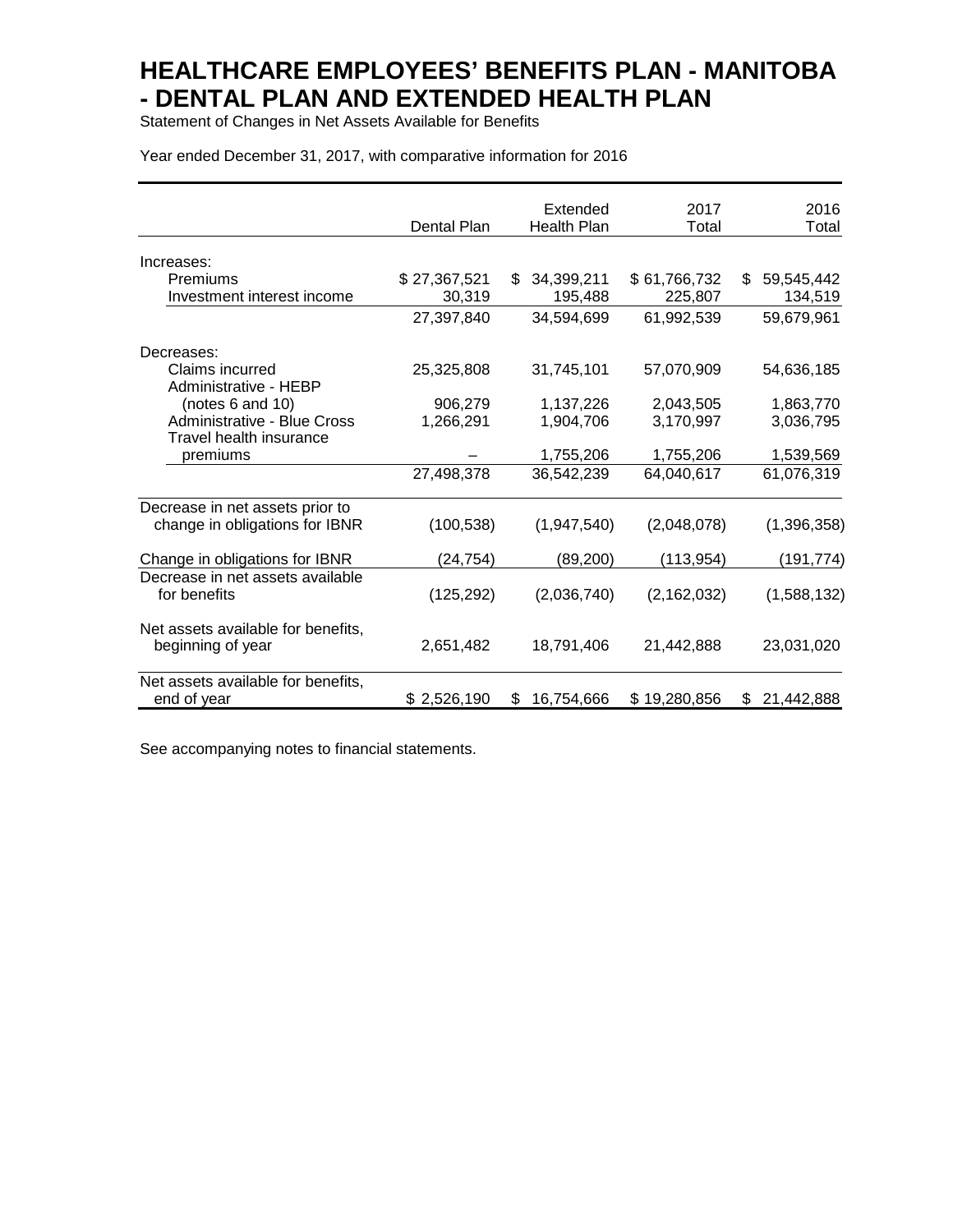Notes to Financial Statements

Year ended December 31, 2017

### **1. General and description of the Plans:**

Healthcare Employees' Benefits Plan - Manitoba (HEBP) is a jointly trusteed, not-for-profit organization which includes the dental plan and extended health plan (the Plans) for healthcare employees in Manitoba.

The Plans are registered as health and welfare trusts under the *Income Tax Act* and are not subject to income taxes*.*

The dental plan and extended health plan provide dental coverage and health benefits to participating active employees. They also include a retiree plan with basic - ambulance/semiprivate plan and an enhanced health plan. Claims administration and adjudication for these plans is provided by Manitoba Blue Cross. The Plans are on a self-insured budgeted administrative services only basis (BASO).

### **2. Significant accounting policies:**

(a) Basis of presentation:

The Plans follow Canadian accounting standards for pension plans for accounting policies related to its obligations. In selecting or changing accounting policies that do not relate to its obligations, the Plans comply on a consistent basis with Canadian accounting standards for private enterprises.

These financial statements are prepared on a going concern basis and present the aggregate financial position of the Plans as a separate financial reporting entity, independent of the participating employers and members. Only the assets and obligations to members eligible to participate in the Plans have been included in these financial statements. These financial statements do not portray the funding requirements of the Plans or the benefit security of the individual plan members.

(b) Financial instruments:

Financial instruments are recorded at fair value on initial recognition. Cash and investments, if any, are subsequently measured at fair value. All other financial instruments are subsequently measured at cost or amortized cost, unless management has elected to carry the instruments at fair value. The Plans have elected not to carry any such financial instruments at fair value.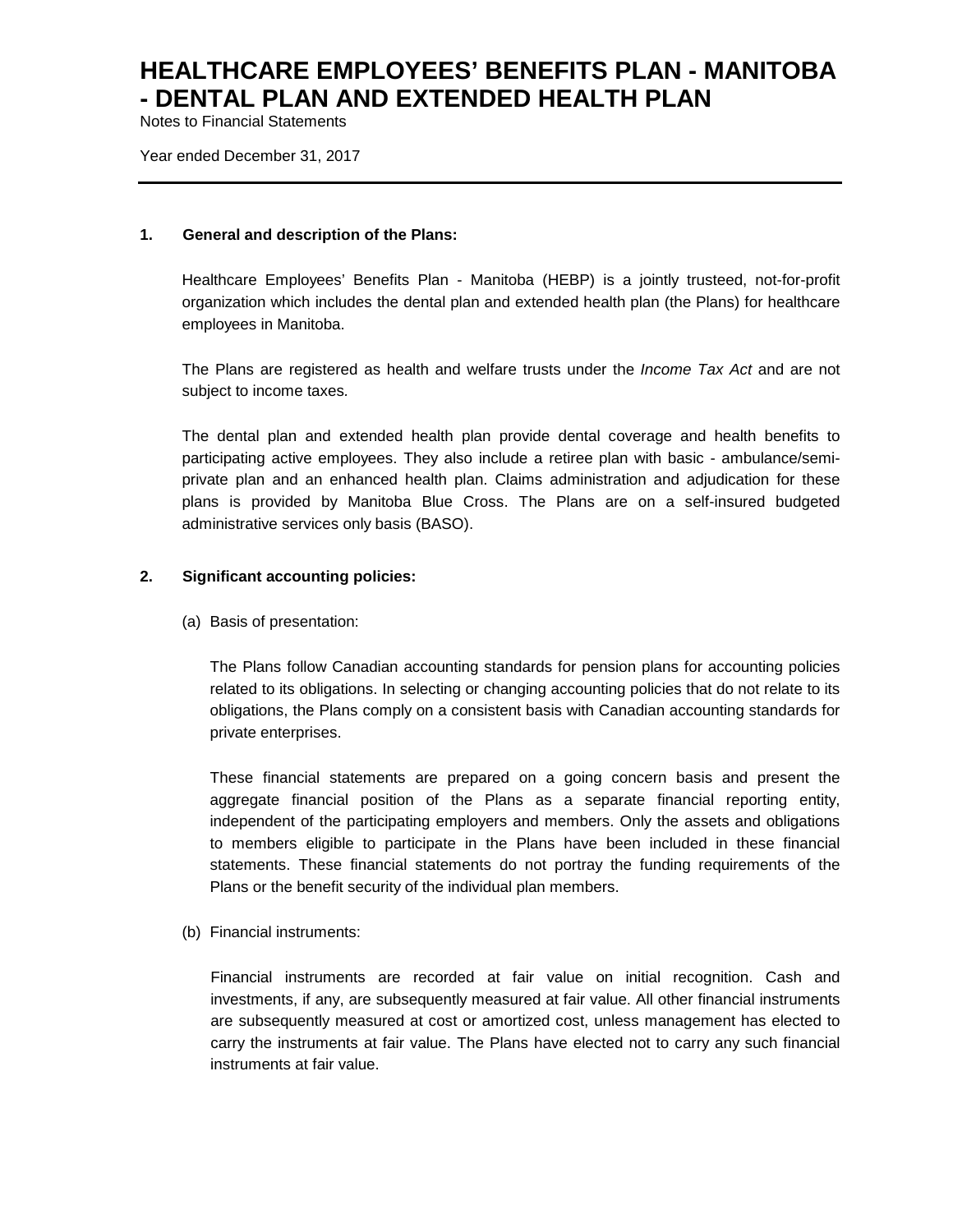Notes to Financial Statements (continued)

Year ended December 31, 2017

### **2. Significant accounting policies (continued):**

Transaction costs incurred on the acquisition of financial instruments measured subsequently at fair value are expensed as incurred. All other financial instruments are adjusted by transaction costs incurred on acquisition and financing costs. These costs are amortized using the straight-line method.

### (c) Premiums:

Premiums recorded in the statement of changes in net assets available for benefits include the employees' and employers' share of the premiums required for dental and extended health coverage. Premiums are recorded on an accrual basis.

(d) Claims:

Claims are recorded in the period in which they are paid or payable. Any claims not paid at fiscal year-end are reflected in claims payable and accrued liabilities.

(e) Use of estimates:

The preparation of financial statements requires management to make estimates and assumptions that affect the reported amounts of assets and liabilities, the disclosure of contingent assets and liabilities at the date of the financial statements and the reported amounts of increases and decreases in net assets available for benefits during the year. Actual results could differ from those estimates.

### **3. Due from Manitoba Blue Cross:**

The amounts due from Manitoba Blue Cross are funds held by Manitoba Blue Cross representing accumulated annual experience gains (losses) in the Dental Plan and Extended Health Plan. During 2016, Manitoba Blue Cross refunded the Plans' \$17 million in funds previously held by Manitoba Blue Cross for the Plans' obligations for IBNR and claims fluctuation reserves and a portion of accumulated experience gains (losses) in the Plans. The funds are now invested by the Plans to fund the obligations for IBNR and claims fluctuation reserves (note 5).

Interest was earned on the amounts due from Manitoba Blue Cross ranging from 0.55 percent to 0.75 percent (2016 - 0.46 percent to 0.55 percent).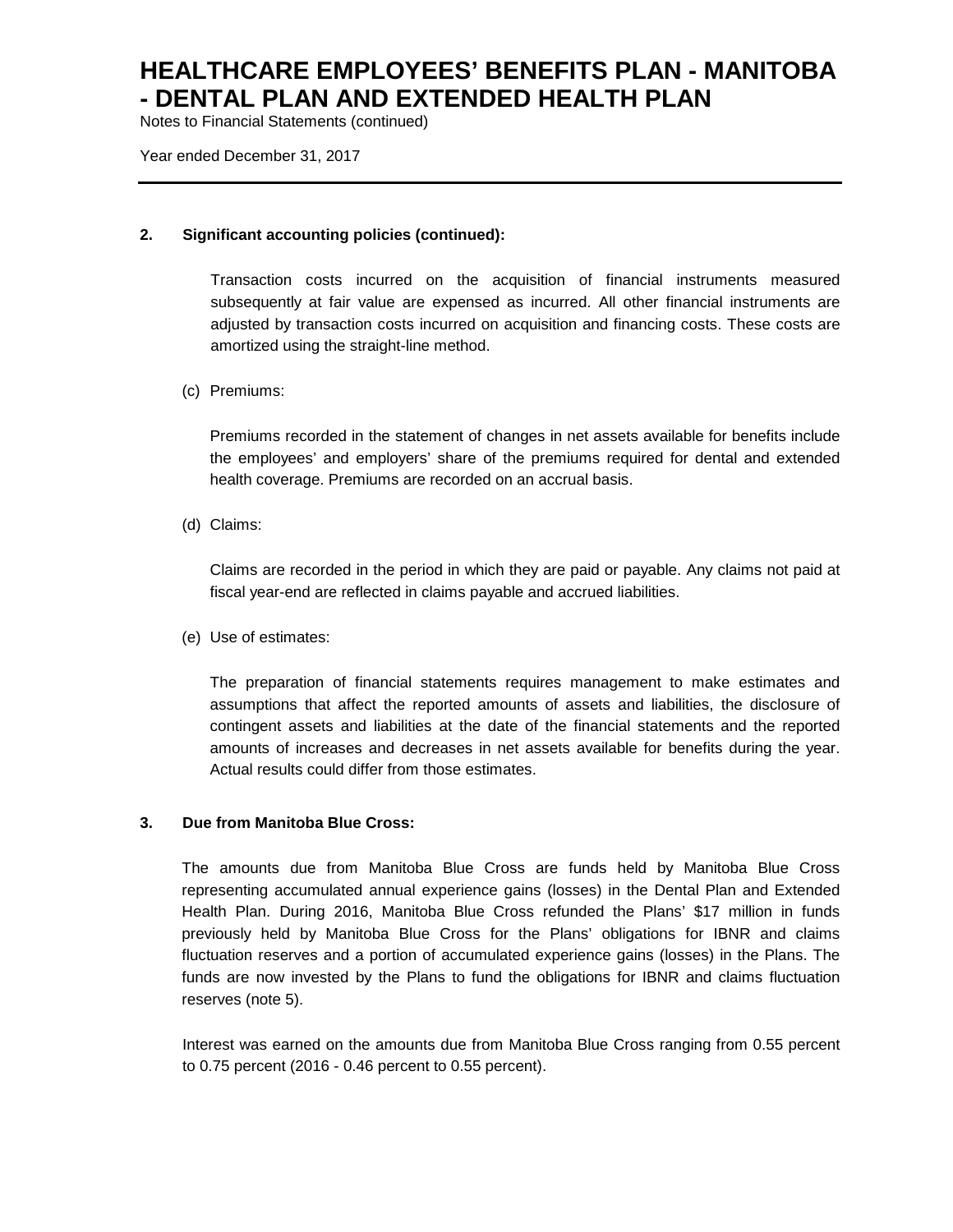Notes to Financial Statements (continued)

Year ended December 31, 2017

### **4. Obligations for incurred but not reported (IBNR):**

The obligations for IBNR are estimates of claims which have been incurred but not reported at the date of the financial statements. The obligations are based on a study of claims during the fiscal year and are specific to the type of benefits provided.

### **5. Net assets available for benefits:**

The Board of Trustees has approved the establishment of claims fluctuation reserves (CFR) from the net assets available for benefits. The target reserve for the Dental Plan has been established at an amount equal to 10 percent of the current year's premiums for the Dental Plan, and is currently at 9.2 percent.

The Extended Health Plan consists of the Active and Retired plans. The target reserve for each of these plans has been established at an amount equal to 15 percent of the current year's premiums. The Active Plan and Retired Plan have fully funded reserves.

The following net assets available for benefits have been restricted for CFR:

|                                            |                          | 2016<br>2017                  |
|--------------------------------------------|--------------------------|-------------------------------|
| Dental Plan<br><b>Extended Health Plan</b> | \$2,521,752<br>4.896.601 | 2,588,564<br>SS.<br>4,818,035 |
|                                            | \$7,418,353              | 7,406,599                     |

Subsequent to year-end, the Board of Trustees approved the reduction of the reserve for the Active plan of the Extended Health Plan to an amount equal to 7.5 percent of the current year's premiums, effective June 1, 2018.

#### **6. Administrative expenses:**

|                                               |     | Dental<br>Plan | Extended<br>Health Plan |    | 2017<br>Total    |    | 2016<br>Total  |
|-----------------------------------------------|-----|----------------|-------------------------|----|------------------|----|----------------|
| Salaries and benefits<br>Other administrative | \$  | 710.884        | \$<br>881,954           | S  | 1,592,838        | S  | 1,430,656      |
| expenses                                      |     | 183,956        | 196,032                 |    | 379,988          |    | 409,884        |
| Legal fees<br>Trustee and custodial fees      |     | 3,033<br>4.841 | 48.811<br>6,006         |    | 51,844<br>10,847 |    | 6,899<br>8,653 |
| Audit fees                                    |     | 3,565          | 4,423                   |    | 7,988            |    | 7,678          |
|                                               | \$. | 906,279        | \$<br>1,137,226         | \$ | 2,043,505        | ß. | 1,863,770      |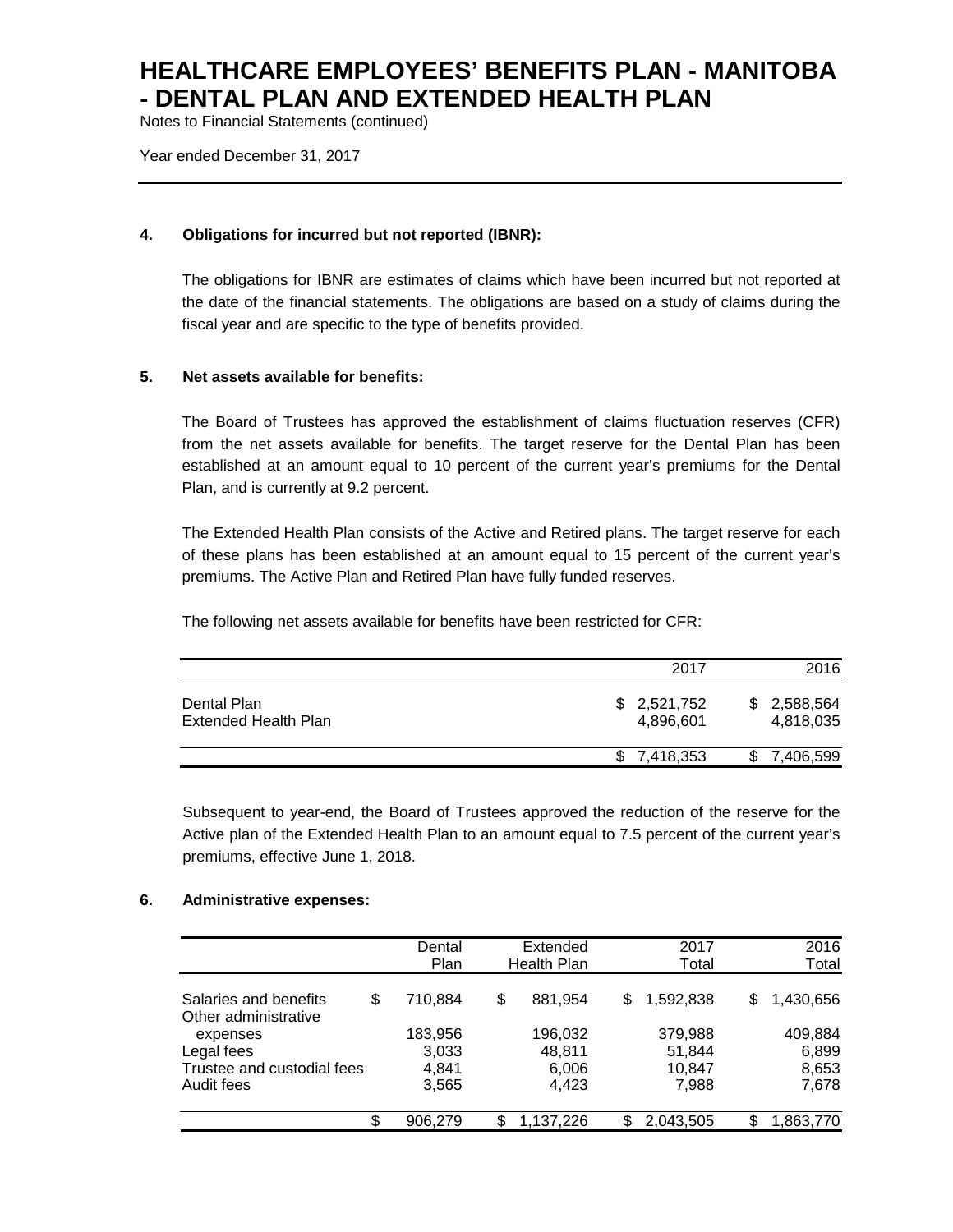Notes to Financial Statements (continued)

Year ended December 31, 2017

#### **7. Capital management:**

The main objective of the Plans is to sustain a certain level of net assets in order to meet the obligations of the Plans. Increases in net assets are a direct result of investment income generated by the Plans and premiums paid into the Plans by eligible employees and by the employers. The main use of net assets is for payment of claims of eligible members of the Plans.

### **8. Risk management:**

(a) Market risk:

Management of the Plans believe they are not exposed to any market risks including interest rate, currency and other price risk in relation to the Plans' financial instruments.

(b) Credit risk:

Credit risk associated with premiums and other receivables is minimized due to their nature. Premiums are collected from participating members through the payroll process. No provision for doubtful premiums and other receivables has been recorded in either 2017 or 2016.

(c) Liquidity risk:

Liquidity risk is the possibility that financial assets of the Plans cannot be readily converted into cash when required. Liquidity risk is managed through premiums received being held by Manitoba Blue Cross on behalf of the Plans to fund the Plans' obligations. The Plans' claims payable and accrued liabilities and due to HEPP have contracted maturities of less than one year.

(d) Claims and premiums risk:

The nature of the unpaid claims is such that the establishment of obligations is based on known facts and interpretation of circumstances, on a case by case basis, and is therefore a complex and dynamic process influenced by a variety of factors.

Consequently, the establishment of obligations and premium rates relies on the judgment and opinions of a number of professionals, on historical precedent and trends, on prevailing legal, economic, social and regulatory trends and on expectations as to future developments. The process of determining premium rates and reserves necessarily involves risks that the actual results will deviate, perhaps substantially, from the best estimates made.